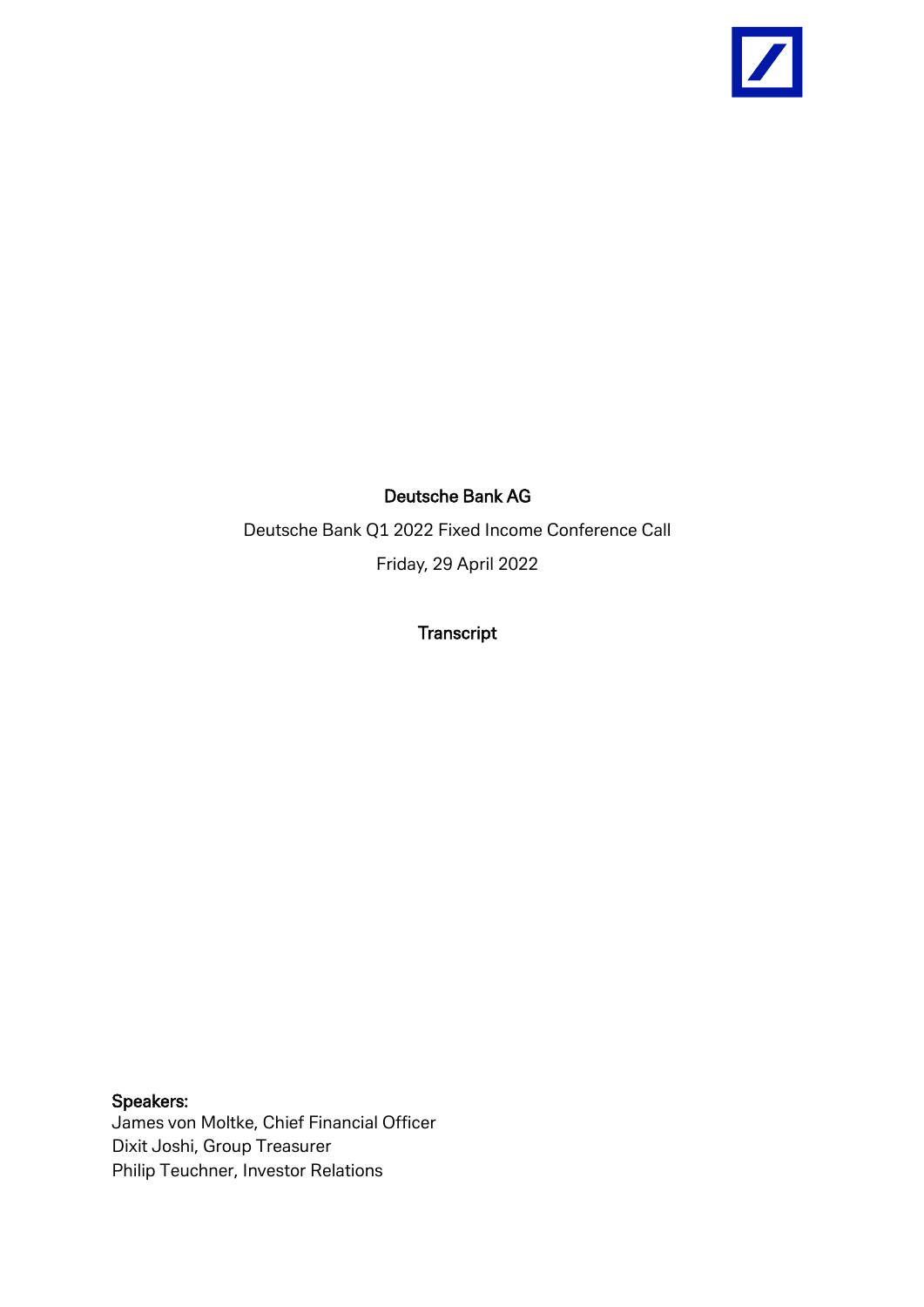

#### Slide 1 – Results support trajectory to FY targets and ambitions

- Thank you, Philip, and welcome from me
- We are mindful that the war in Ukraine has been devastating for millions of people, and continues to bring a high degree of uncertainty to the world economy, to the market environment and to our clients
- We condemn the Russian invasion of Ukraine in the strongest possible terms, and we support the German government and its allies in defending democracy and freedom
- We are not taking on any new business in Russia, nor with entities incorporated in Russia
- We have been clear that we are in the process of winding down our operations, in line with our legal and regulatory obligations and are accompanying our clients in doing the same
- While this has the potential to impact our full year results in our important measurement year, we believe we are on a good trajectory to reach our 2022 goals
- We delivered group revenues of 7.3 billion euros, an increase of 1% year on year, even compared with a strong quarter in the prior year
- We saw revenue growth across all four core businesses, driven by business momentum, market share gains and investments that will support sustainable growth in 2022 and beyond
- This quarter, we generated a reported 8.1% return on tangible equity, up on the first quarter of last year, despite a 28% increase in annual bank levies, which are recognized in the first quarter
- We also improved our efficiency; post-tax profit was up 18% over a successful prior year quarter, driven by positive operating leverage
- This brings our cost/income ratio down to 73%, four percentage points lower compared to the prior year
- We are mindful that the current operating environment presents many challenges, including on the cost front, and we will continue to focus on cost discipline
- Finally, looking at our balance sheet, we are well-equipped to navigate the current environment thanks to our high-quality loan book and tight risk management
- Our capital position remained strong despite the impacts of the war in Ukraine and facilitating business growth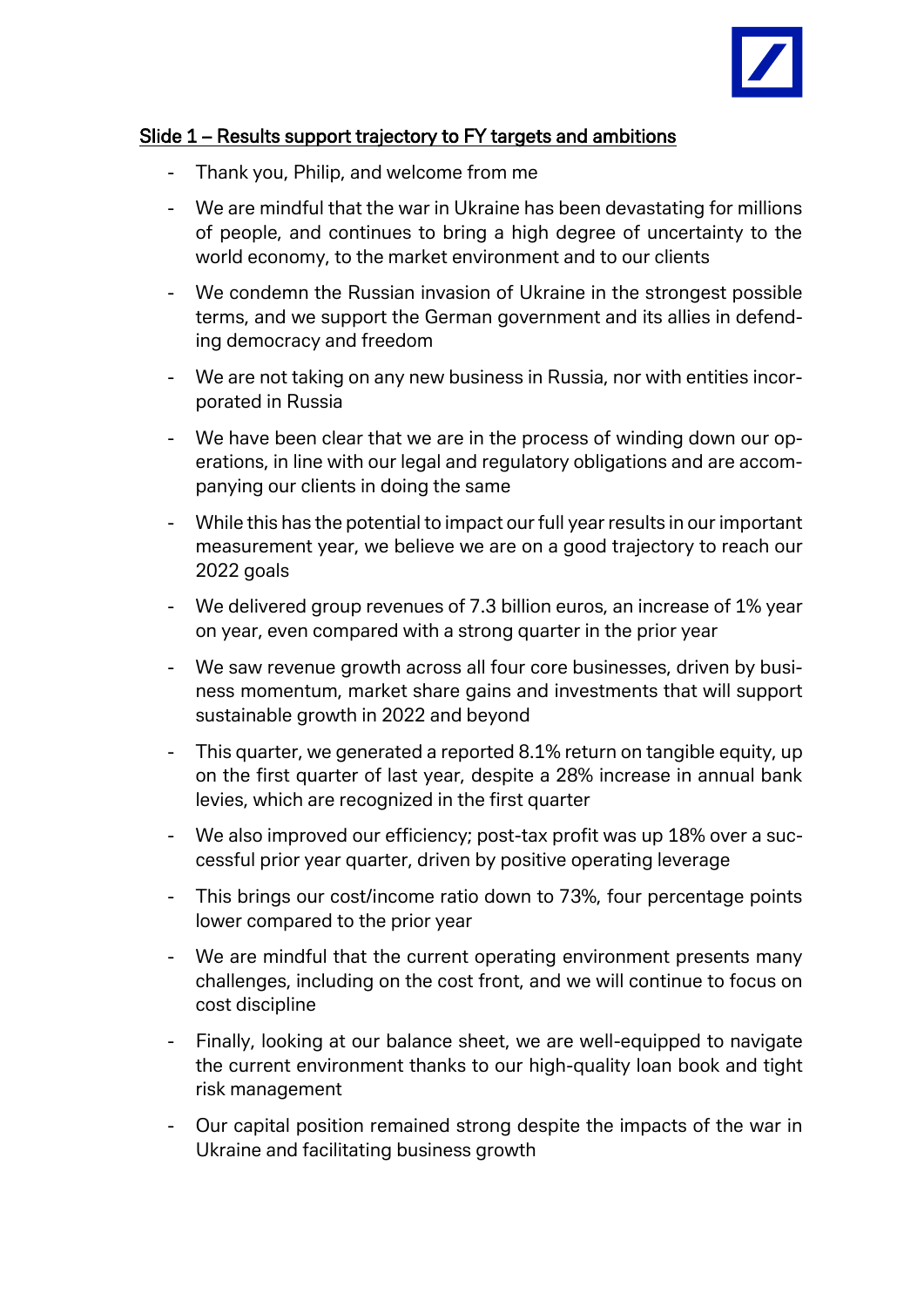

- Now let me take you through the progress on strategic priorities in our core businesses on slide 2

#### Slide 2 – Progress on strategic priorities in core businesses

- In the Corporate Bank, business growth continued despite the more challenging market, as we diligently executed on our strategy
- We saw this reflected in loan growth, which, alongside interest rate tailwinds, contributed to an increase in net interest income. This, coupled with cost discipline, helped us deliver operating leverage of 18% this quarter
- In the Investment Bank, strong client activity in FIC supported revenues, with year-on-year growth across institutional and corporate clients
- Advisory revenues were more than 80% higher year on year, partly offsetting lower revenues in Equity and Debt Origination
- The Private Bank delivered its best quarter since we launched the transformation, with pre-tax profit up more than half year on year to 419 million euros. It also captured net new business of 13 billion euros, across inflows into assets under management and loans
- Asset Management delivered revenue growth of 7% year on year, driven by higher management fees, despite the volatile market environment
- At the same time, the business continued to invest in growth initiatives and platform transformation
- The dynamics in all four core businesses provided a strong step-off point to deliver on our 2022 targets
- Next, let me give you an update on Russia on slide 3

# Slide 3 – Russia: impact continues to be carefully monitored

- We believe the investments we made in future proofing our business meant we were well prepared as we entered this period of uncertainty
- This means we were ready to deal with not only the direct impacts of the war in Ukraine, where we reduced our net loan exposure to Russia to below 500 million euros by the end of this quarter, but also the second order ones, and our investments in controls are a testament to this
- As a result, we executed diligently on sanctions implementation without any major issues, and managed the financial aspects of these sanctions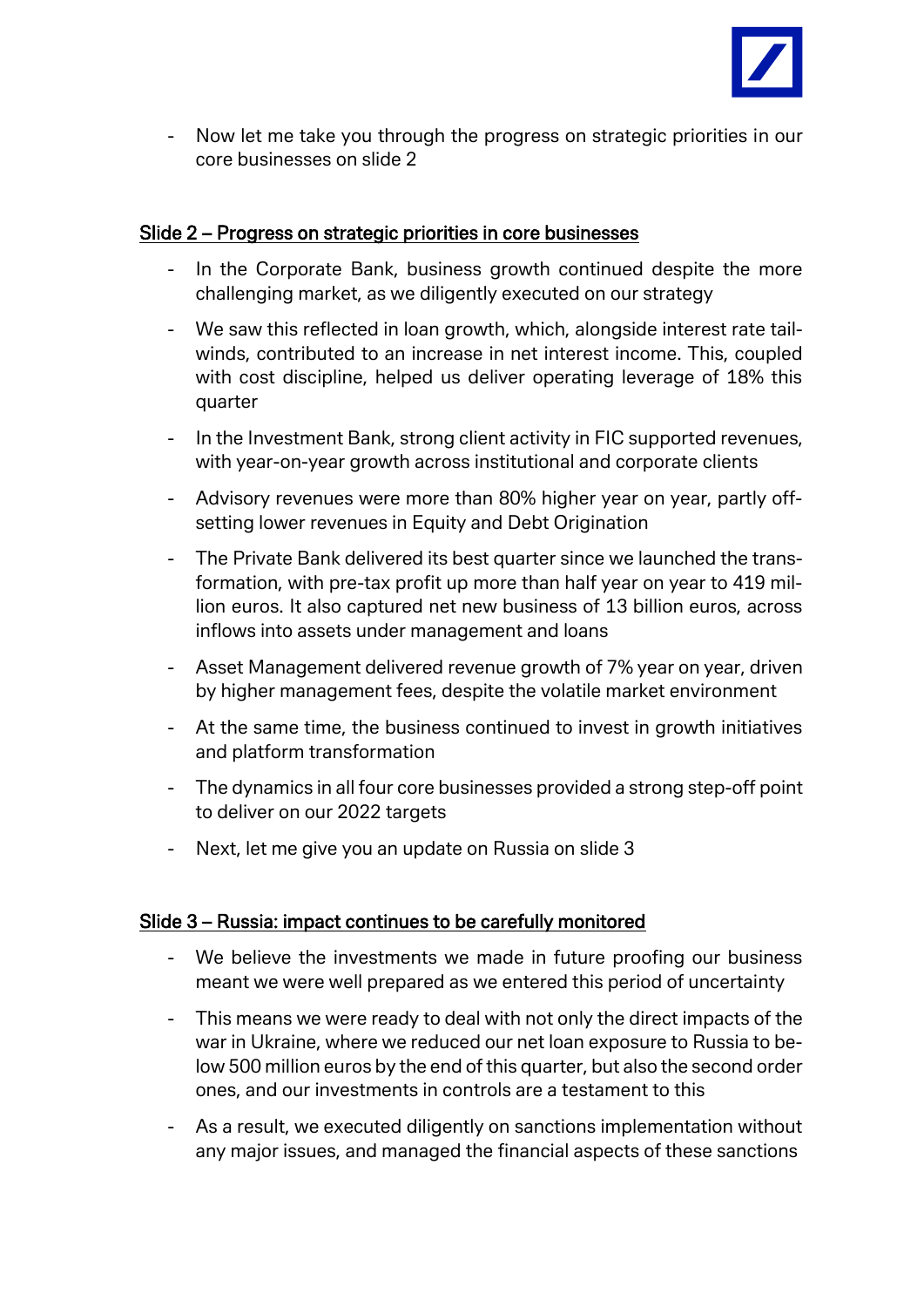

- As it stands, we operate under a heightened alert status, and we are continuously adapting our controls to the evolving landscape
- Despite the uncertainties of the current situation, we have not seen any major disruptions to our businesses, even with all the added safeguards we have put in place
- While it is too early to quantify the potential long-term impacts of the war, we believe our conservative balance sheet and transformed business model will help us face the challenges ahead
- Of course, we continue to be mindful of the broader environment and uncertainties that go well beyond the war, such as the supply chain issues that could further impact future economic growth

## Slide 4 – Positive operating performance

- A key driver of higher profitability is our delivery of positive operating leverage, which I will now cover on slide 4
- Starting with revenues, Group revenues increased by 1% year on year and the Core Bank contributed by generating revenues of 7.3 billion euros, up 3% year on year
- Excluding revenues in Corporate & Other and the Capital Release Unit, the average annual increase of revenues in the four operating divisions was 7%
- Revenues in the Corporate Bank were up 11% year on year, a second consecutive quarter of double-digit growth, driven by continued deposit repricing and business growth
- Investment Bank revenues grew 7% year on year, over a strong first quarter in 2021. A 15% increase in FIC revenues more than offset a 28% decline in Origination and Advisory
- In the Private Bank, continued strong business growth more than offset interest rate headwinds and, as a result, revenues were up 2% year on year
- Asset Management revenues rose 7% year on year, driven by a 13% rise in management fees which reflects consecutive quarters of inflows and assets under management growth during last year
- Assets under management increased by 82 billion euros year on year to 902 billion euros
- Moving now to costs, noninterest expenses were down 4% year on year, despite an increase in bank levies of 28%, or more than 150 million euros,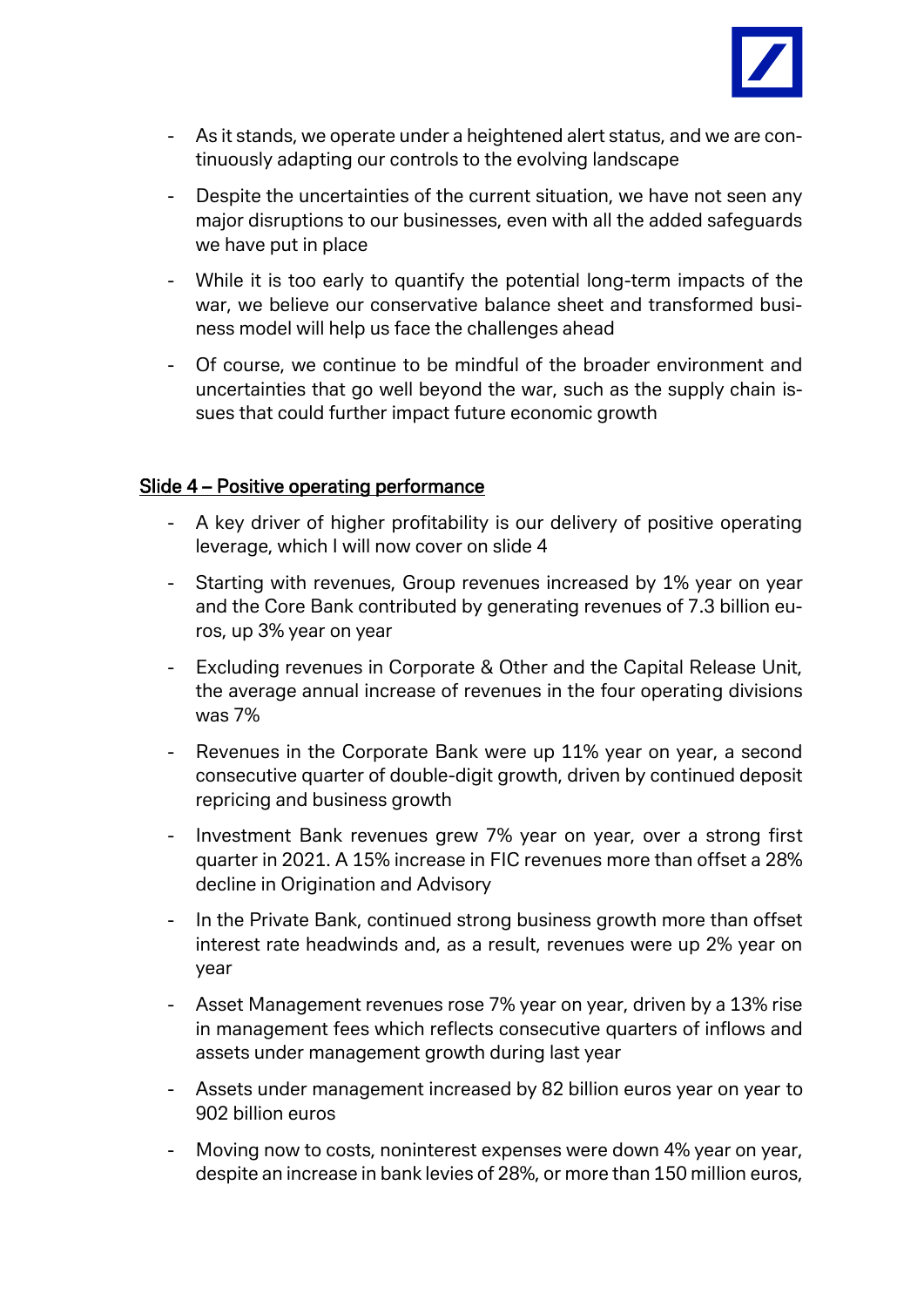

which was offset by lower transformation charges and the cessation of Prime Finance costs

- Adjusted costs excluding bank levies, transformation charges and Prime Finance were also down 1% year on year reflecting lower investment spending needs after the completion of IT projects and delivery of efficiency gains, again in line with plan
- Beyond these cost items, we faced higher-than-expected expenses mainly in compensation costs

#### Slide 5 – Resilient loan & deposit development

- Let us now look at topics that drive our revenue performance over the next slides
- Slide 5 provides further details on the development in our loan and deposit books over the quarter
- Loan growth across the bank has been 5 billion euros or 2 billion euros on a FX-adjusted basis
- As outlined in the previous quarter, this normalization in our growth rate was expected due to a partial reversal of short-term lending which supported a strategic transaction over year-end in the Investment Bank. We expect the majority of this loan to be repaid by the end of the second quarter
- Offsetting this, we saw continued strong momentum from mortgages and collateralized lending in our Private Bank, high client demand in Corporate Treasury Services as well as loan originations across FIC Financing
- Despite the more challenging market conditions, we saw a strong performance of our deposit portfolio given the market volatility during the quarter
- Deposits were broadly stable compared to the previous quarter when adjusting for FX as a result of active balance sheet management
- Furthermore, our momentum in repricing deposits has also continued as shown on slide 6

#### Slide 6 – Deposit repricing momentum continued in Q1 2022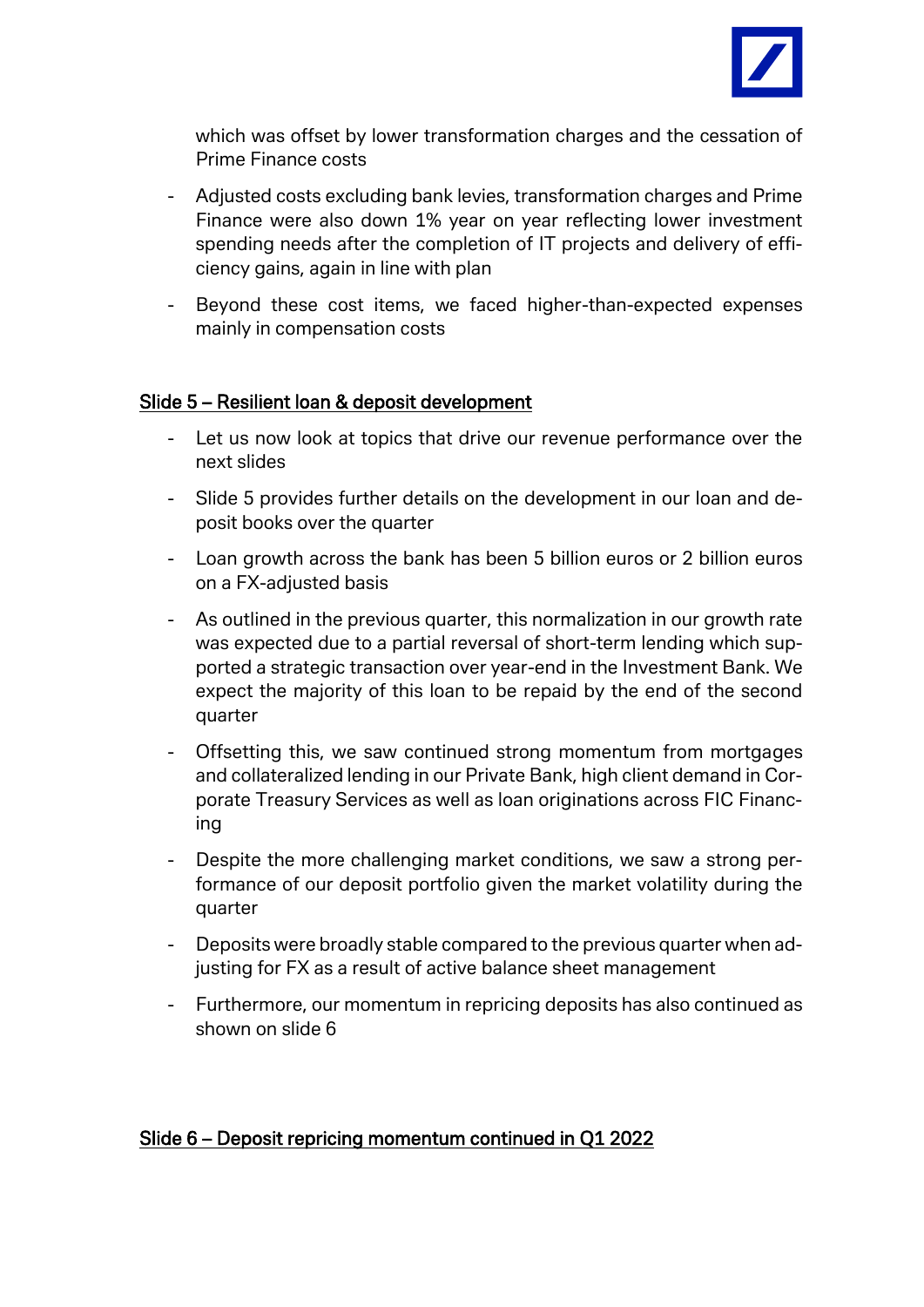

- At the end of the first quarter, we had charging agreements in place on a total of 142 billion euros of deposits, generating quarterly revenues of 139 million euros
- Compared to the first quarter last year, we implemented additional agreements on 47 billion euros of deposits
- Our annualized run-rate now stands at 557 million euros, an increase of 149 million euros compared to our full year 2021 charging revenues, principally driven by ramp-up effects from last year as well as the continued lowering of charging thresholds
- Looking ahead, current forward curves imply lower charging-specific revenues later this year which will be more than offset given our overall positive net interest income sensitivity

#### Slide 7 – Net interest margin expected to have bottomed in 2021

- Let me provide some detail on the evolution of our net interest margin on slide 7
- Looking back, the decline of net interest margin in the first half of 2020 was driven by the cut in US rates
- The margin has been broadly stable since then, above the level we initially anticipated, driven by increased balance sheet efficiency, deposit repricing and TLTRO income that helped offset ongoing deposit margin pressure
- Adjusting for TLTRO timing effects, NIM in the first quarter would have been at the prior year level
- From here, we expect NIM to rise due to the tailwinds from the rising rate environment

# Slide 8 – Strong liquidity position in-line with targets

- Moving to slide 8 highlighting the development of our key liquidity metrics
- Despite the recent period of increased market volatility due to the war in Ukraine, our liquidity and funding levels remain robust and close to targeted levels
- The stock of our high-quality liquid assets increased by about 7 billion euros during the first quarter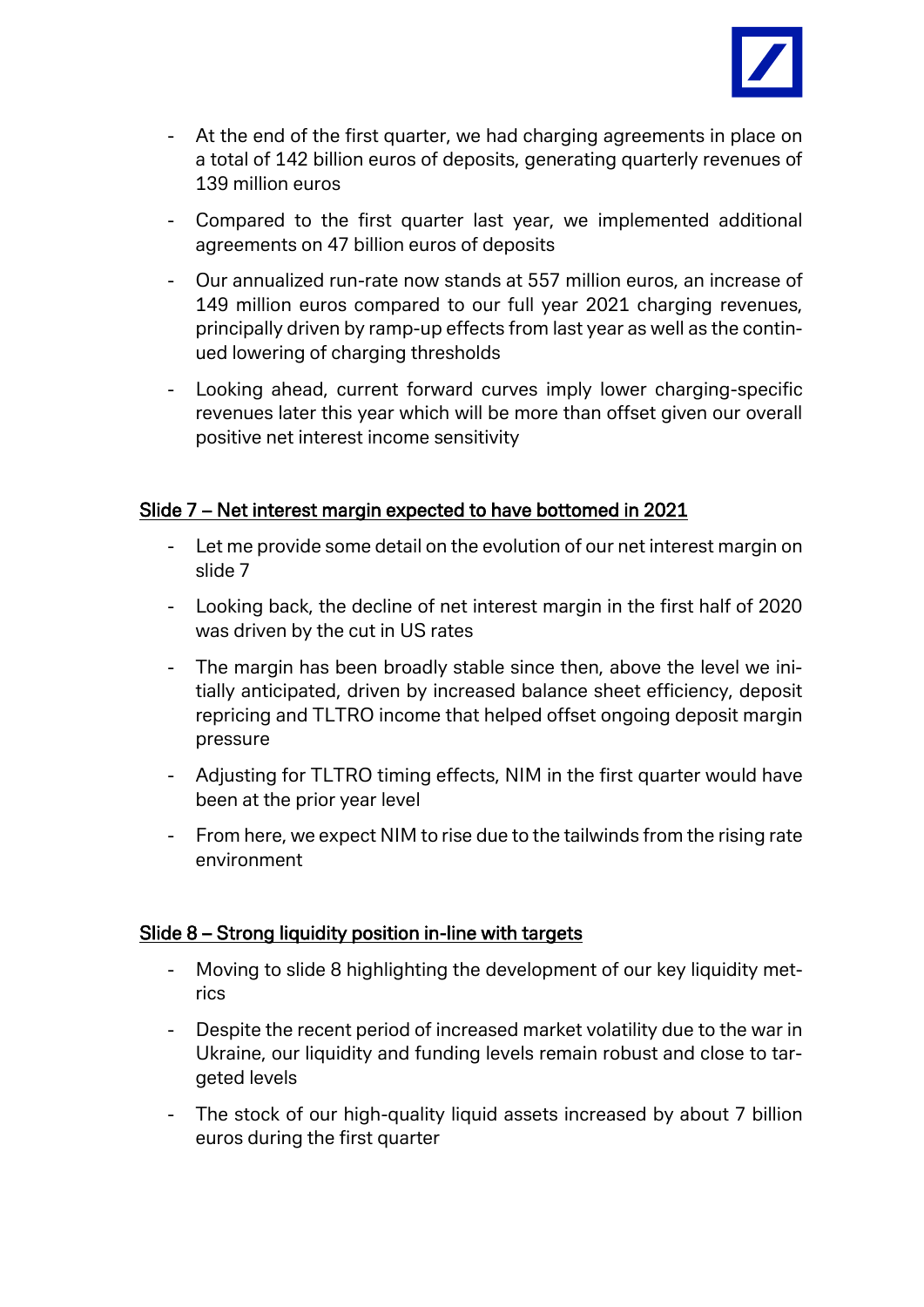

- This is mainly due to new issuance activities and deposit inflows primarily from the Private Bank
- The liquidity increase was partially deployed in further loan growth quarter on quarter, primarily in the Private and Corporate Bank
- As a result, the Liquidity Coverage Ratio slightly increased by two percentage points to 135%
- The surplus above minimum requirements increased by about 3 billion euros quarter on quarter to 55 billion euros
- For the remainder of 2022, we remain committed to supporting the businesses while comfortably exceeding regulatory requirements
- Going forward, we continue to steer the Liquidity Coverage Ratio conservatively towards 130%
- The Net Stable Funding Ratio of 121% at quarter-end was broadly unchanged at the upper bound of our target range, comfortably above the 100% requirement
- The longer-term funding sources for the bank remain well-diversified and continue to benefit from a strong customer deposit base, which contributes about two thirds to the Group's available stable funding sources
- For the remainder of the year, we aim to maintain this funding mix, which will be supplemented by debt securities issued in line with our issuance plan

#### Slide 9 – CET1 ratio impacted by higher RWA

- Turning to capital on slide 9
- Our Common Equity Tier 1 ratio decreased from 13.2% to 12.8% over the quarter, or 41 basis points
- This reflects a decline of around 8 basis points from higher risk weighted assets due to core bank business growth, partially offset by lower operational RWA
- ECB-mandated model adjustments related to small and medium-sized enterprise lending led to a decrease of 20 basis points
- Strong organic capital generation during the quarter was offset by share repurchases, deductions for dividends, AT1 coupon payments and equity compensation, adding 4 basis points net
- We estimate the impact of the war in Ukraine on our CET1 ratio as 17 basis points, due to higher risk weights on our Russia-related exposures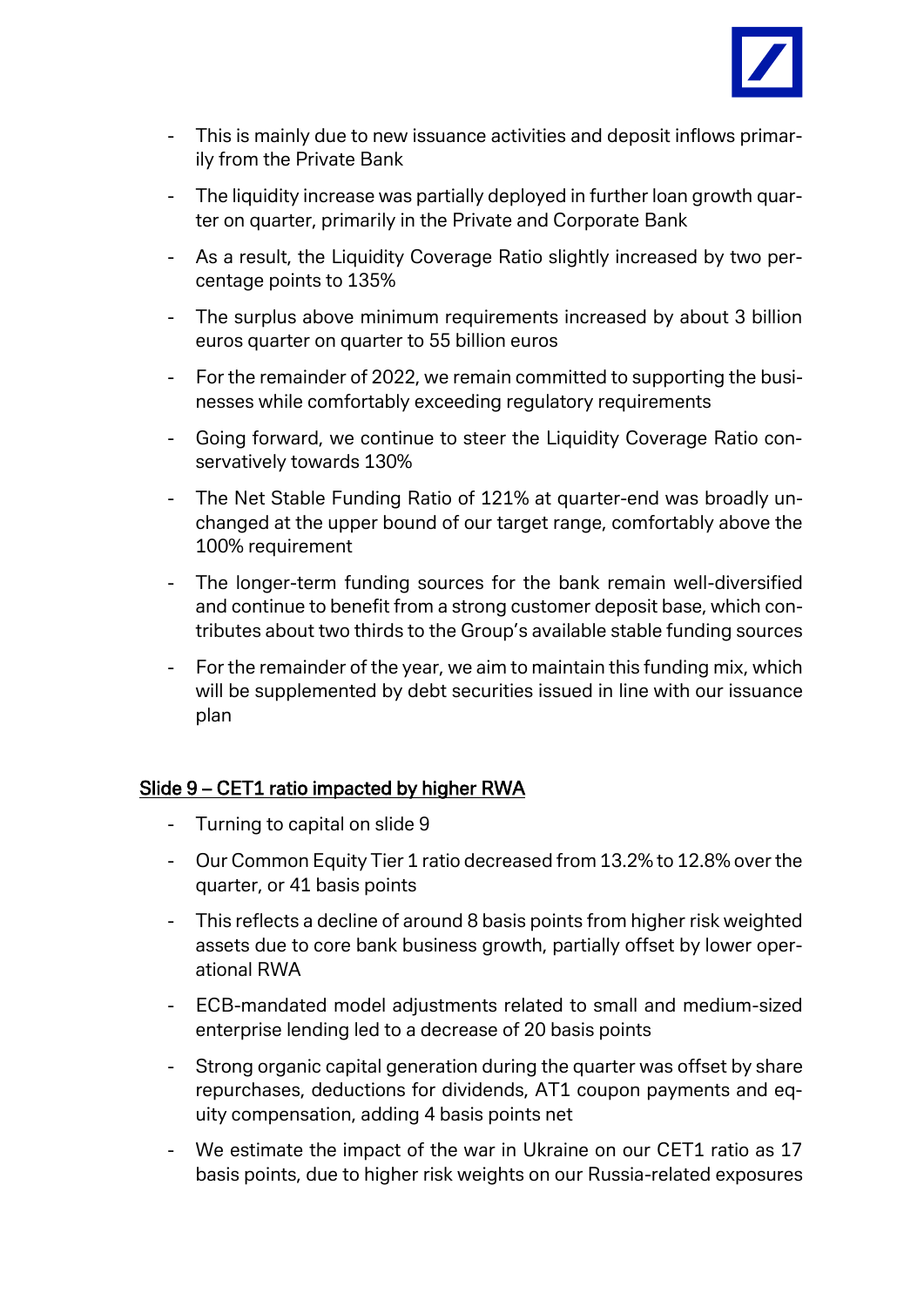

and higher prudent valuation reserves, due to the increased dispersion of market prices

- CET1 capital now includes a capital deduction for common share dividends of 354 million euros for 2022, in addition to the roughly 400 million euros which were already put aside last year to pay the proposed 2021 dividend of 20 cents per share post the Annual General Meeting this May
- We remain committed to support business growth through continued earnings retention and to finish the year with a CET1 ratio of 13% or higher
- However, what remains hard to predict at this point is the potential for further regulatory-driven RWA inflation over the remainder of the year

## Slide 10 – Capital ratios well above regulatory requirements

- Our capital ratios remain well above regulatory requirements as shown on slide 10
- Due to ECB-mandated model adjustments and as a result of the war in Ukraine, the distance to the CET1 capital requirement has decreased by 41 basis points over the quarter and now stands at 238 basis points or 9 billion euros of regulatory capital
- We have successfully issued two Tier 2 capital instruments with a total volume of 2.6 billion euros in the quarter and a 750 million euros AT1 capital instrument which has settled on the 4th of April only and is therefore not included in the first quarter 2022 statutory capital
- With these issuances we have better aligned our AT1 and Tier 2 capital structure to regulatory requirements
- As a result, our Total Capital ratio distance to MDA is now 250 basis points on a pro-forma basis including the latest AT1 issuance

# Slide 11 – Leverage ratio improved in Q4

- Moving to slide 11
- Our fully loaded leverage ratio was 4.6%, a decrease of 30 basis points over the quarter
- Of the 30 basis points decrease, 16 basis points were driven by Tier 1 capital, which reduced as a result of the call of our 1.75 billion euros AT1 instrument announced in January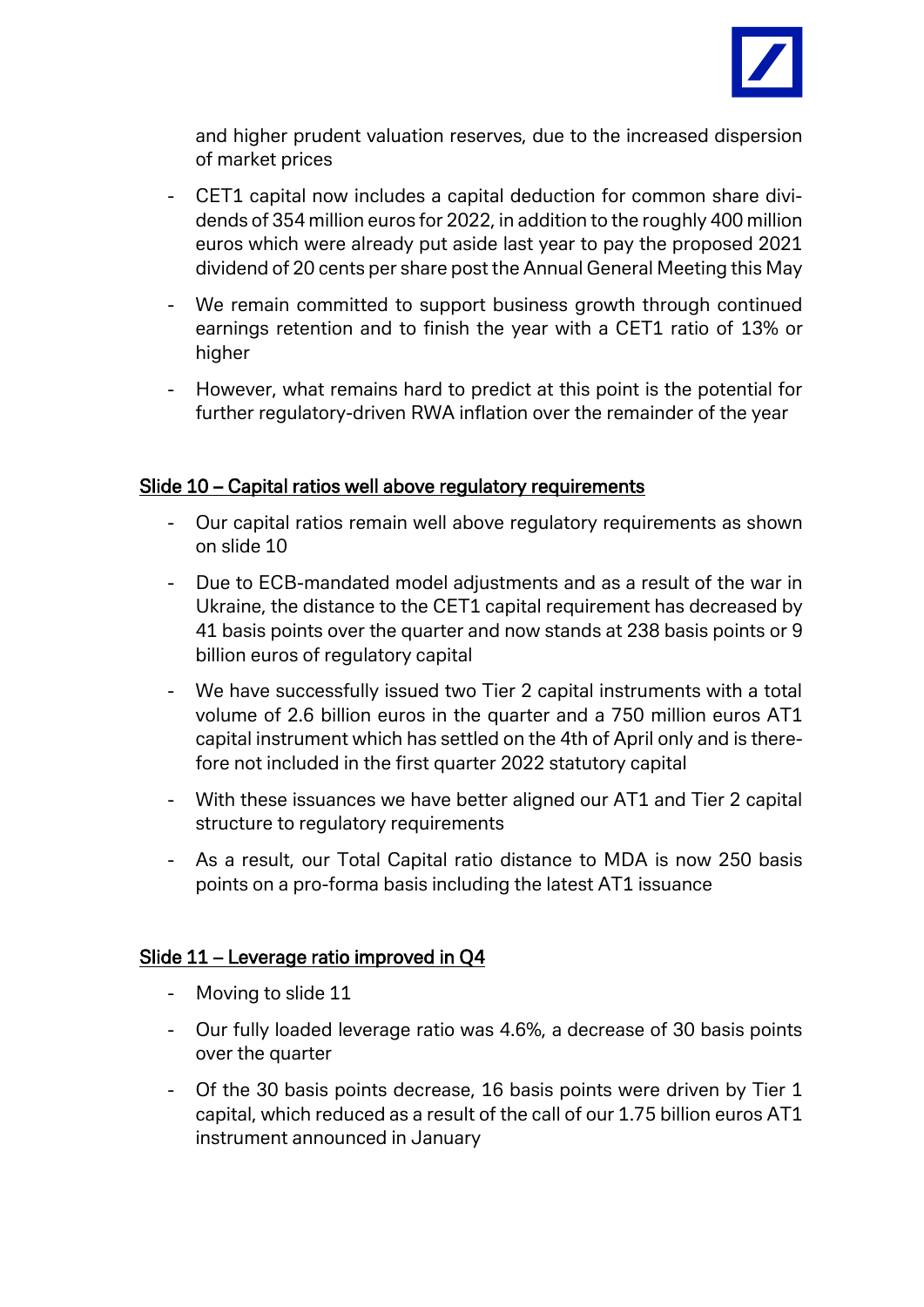

- Our 750 million euros AT1 issuance that settled in early April adds 6 basis points to our leverage ratio on a pro-forma basis
- Leverage exposure, excluding FX effects, increased by 28 billion euros quarter on quarter, following continued growth in our Core Bank, including loan growth
- Our pro-forma fully loaded leverage ratio including certain ECB cash balances was 4.3%
- With our reported leverage ratio of 4.6% at the end of the quarter we have a buffer of 134 basis points over our leverage ratio requirement of 3.23%

#### Slide 12 – Significant buffer over loss absorbing capacity requirements

- We continue to operate with a significant loss-absorbing capacity, well above all our requirements, as shown on slide 12
- The MREL surplus, as our most binding constraint, has increased by 1 billion euros to 15 billion euros over the quarter, mainly from the firsttime inclusion of selected structured notes in senior preferred ranking that meet the MREL eligibility criteria. This has more than offset higher RWA
- We expect a reduction of the MREL surplus in the second quarter of 2022 given we will receive the next, higher MREL requirement from the Single Resolution Board
- Our loss-absorbing capacity buffer remains at a comfortable level and continues to provide us with the flexibility to pause issuing new senior non-preferred or senior preferred instruments for approximately one year

#### Slide 13 – Substantial portion of issuance plan already achieved in Q1

- Moving now to our issuance plan on slide 13
- In the first quarter, we issued a total of 8 billion euros, mainly driven by five benchmark issuances as well as larger structured issuances
- Our last two benchmark transactions were a 1.5 billion euros Tier 2 and a 750 million euros AT1 security. Both deals combined saw an aggregate orderbook of over 12 billion euros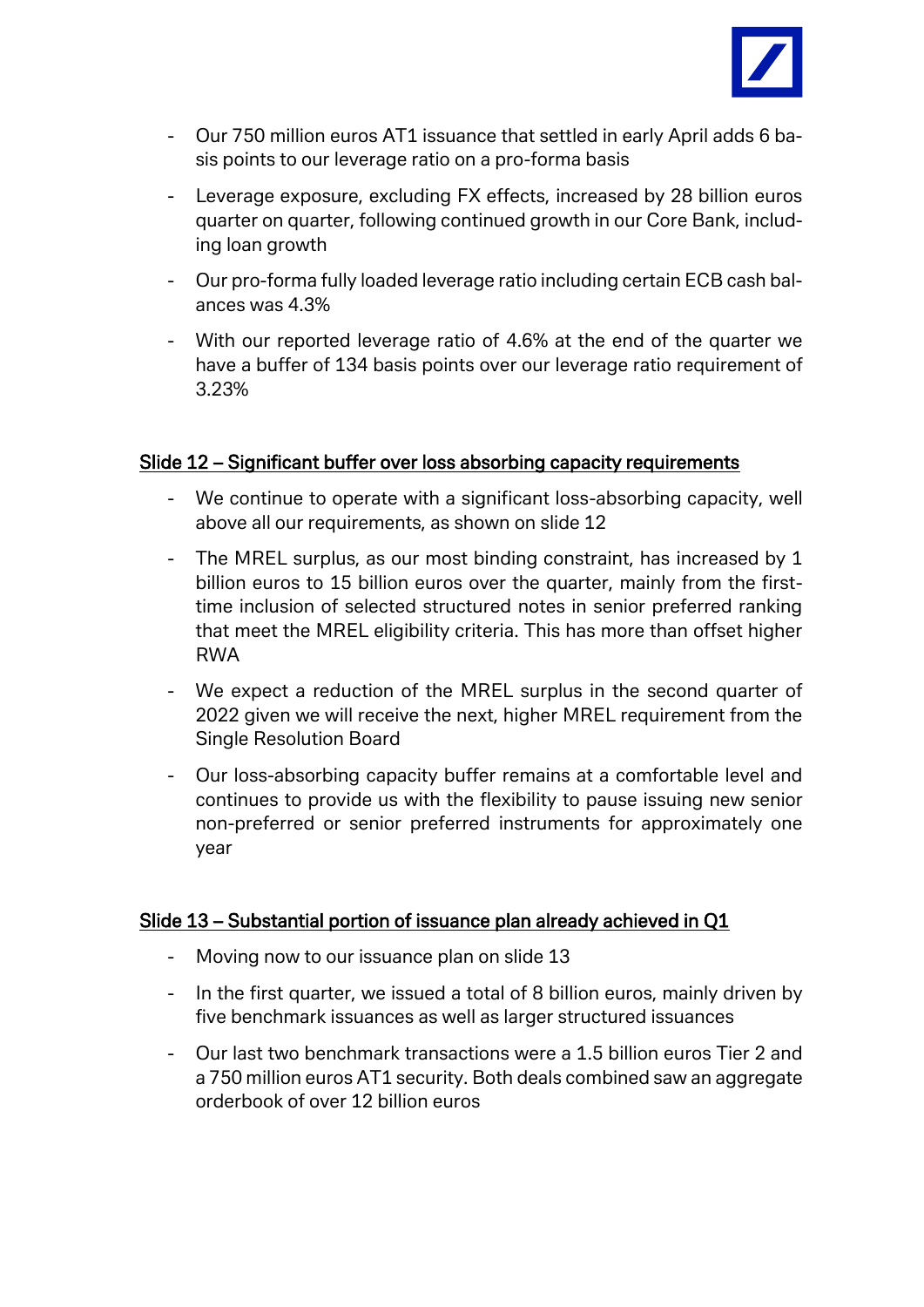

- Together with the AT1 issuance in November last year, we have raised 4.6 billion euros of new capital instruments to strengthen our balance sheet. Most of our requirements for 2022 are now satisfied
- Also noteworthy was our first green senior non-preferred issuance over 1.25 billion euros. This expands our ESG issuance footprint into a new debt class
- As you are aware, we have not called Postbank Funding Trusts I and III, despite their loss of recognition as regulatory capital. We continue to see these bonds as inexpensive funding instruments for our balance sheet
- We will continue to make decisions regarding the exercise of the issuer call right depending on economic factors while balancing the interests of our key stakeholders
- For the full year, our issuance plan remains between 15 and 20 billion euros
- Despite the challenging market environment in this quarter, we have already completed over 50 percent of the lower end of our full-year issuance target

#### Slide 14 – Outlook

- Turning to the outlook on slide 14
- The current geopolitical outlook and macro-economic environment brings a great deal of uncertainty to the financial markets and to our clients
- However, strong revenue momentum in our core businesses continues to support our revenue guidance of 26 to 27 billion euros for 2022 and, in our view, our first quarter results built a strong foundation to achieve this
- We remain highly focused on cost discipline and continue to work towards our targets, but the current environment remains challenging and the visible cost pressures have intensified
- We remain disciplined in managing our risks and we believe that nearterm risk is contained
- Our capital remains resilient as our organic capital generation was offset by distributions, while at the same time we supported business growth and absorbed regulatory changes and the impact of the war
- We remain confident in our year-end guidance of around 13%, consistent with our target of greater than 12.5%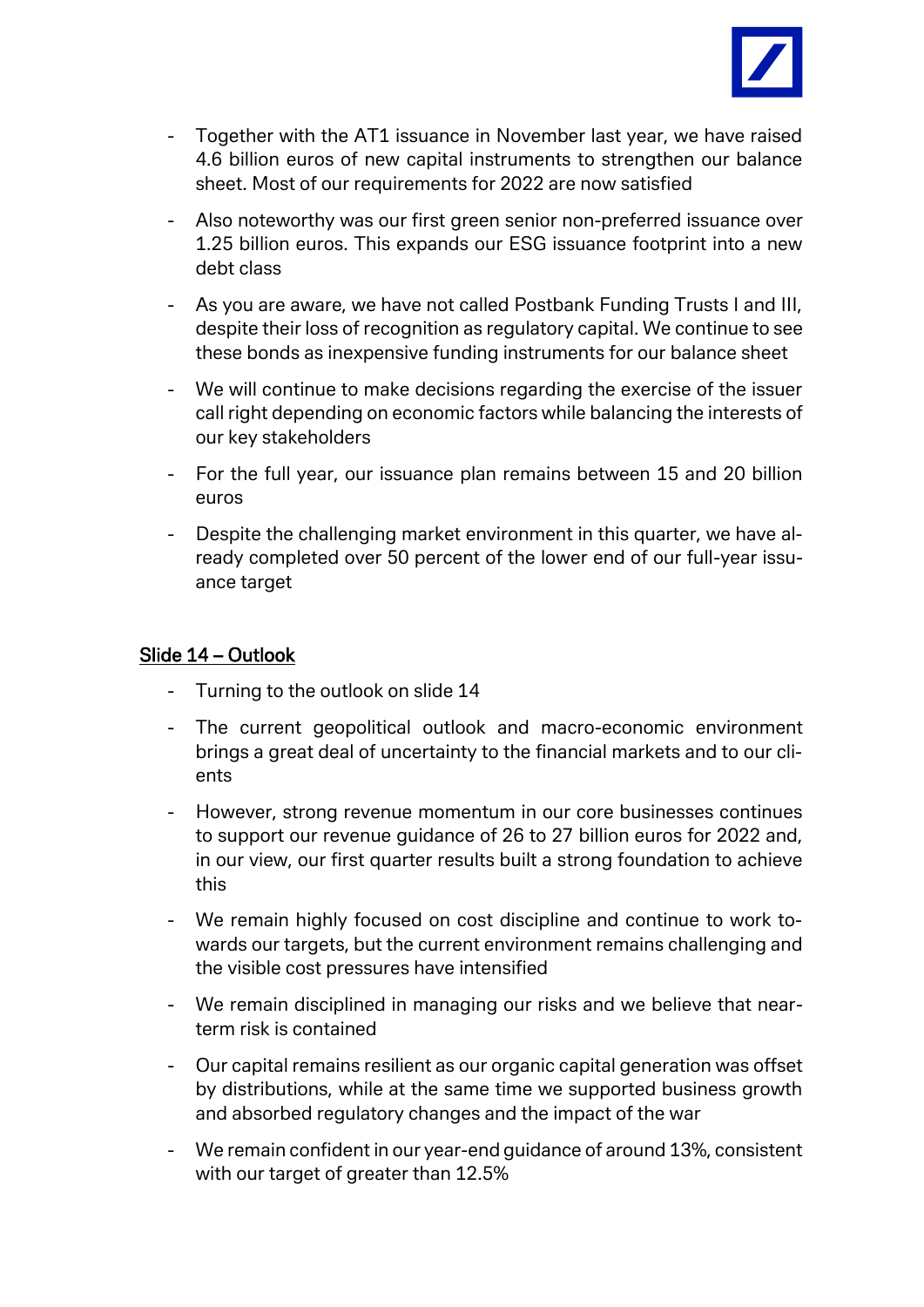

- Our strong first quarter also gives us flexibility on issuance for the remainder of the year
- With that we look forward to your questions

#### Question and answer session

James von Moltke Before we do the Q&A, I just wanted to make a brief statement. You will have seen the headlines today with regard to searches by the Frankfurt Public Prosecutor in our Frankfurt head office. As you may have read from our statements, this is an investigative measure in connection with suspicious activity reported by the bank. Deutsche Bank is fully cooperating with the authorities. Unfortunately, as this event is very recent and an ongoing investigation, we are unable to say more on this matter on today's call. With that, we look forward to your questions. Robert Smalley (UBS) Good morning and thanks for doing the call. A couple of related questions on credit and credit quality. Can you talk about the leverage lending book? When I look on slide 26, I see that the notional hasn't changed that much, but when we're looking at provisioning, looking at risk, capital allocation to the book, could you talk about how you may be looking at that differently in a rising rate environment, particularly. Secondly, on the call from the other day, there was a discussion of loan growth in trade finance. Could you talk about that? That's the other end of the credit spectrum, but what are the opportunities there and what does that do around RWAs and density, if anything different? And then finally, trying to pull it together, as we look at the loan portfolio going forward, should we look at your loan portfolio as growing more barbelled will more leverage exposure and more low-risk trade finance, and not as much in the middle? How do we dimension that across the credit spectrum? Thanks.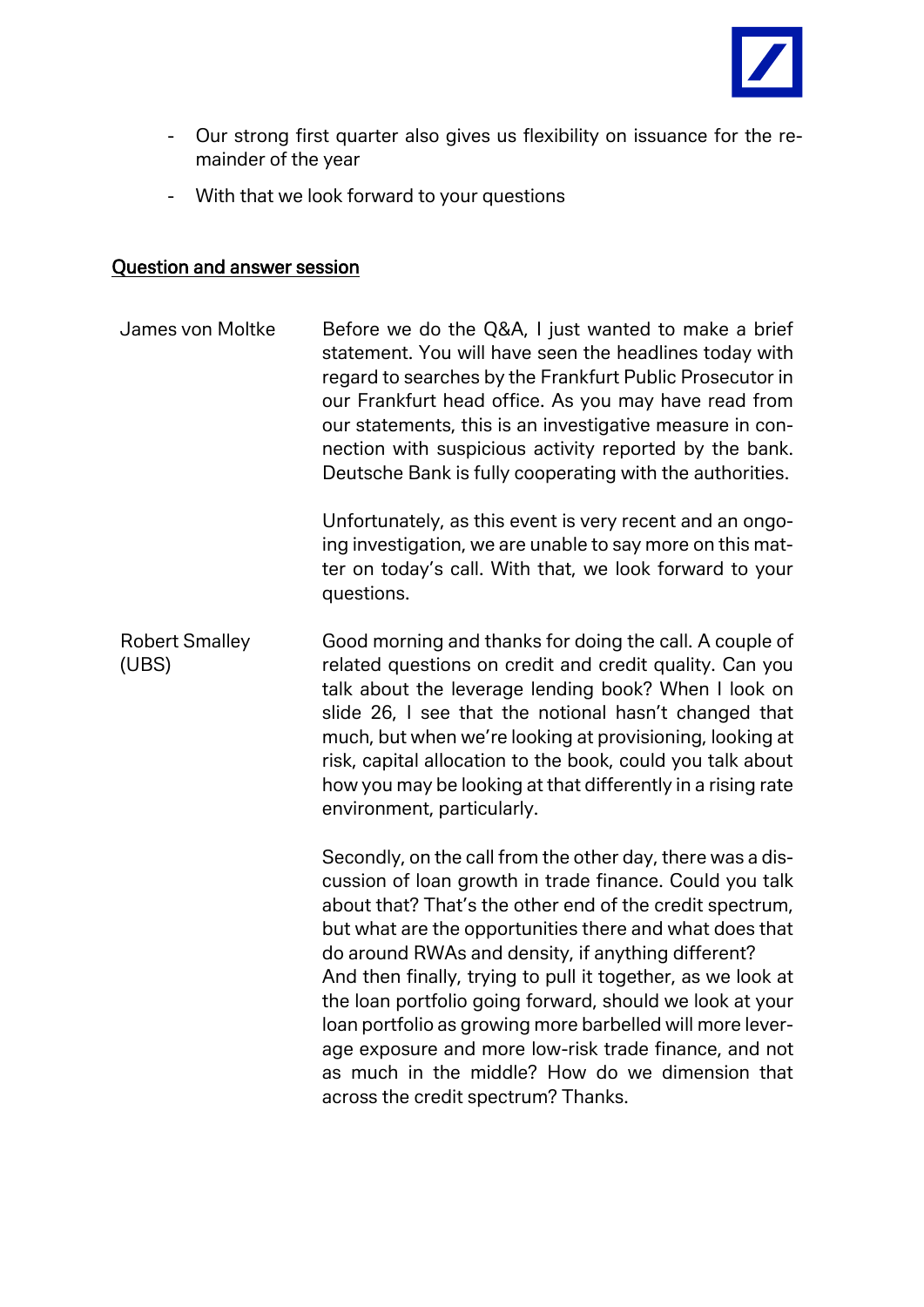

James von Moltke Hi, Robert. Thank you for joining the call. It's James here. Obviously, the growth year on year in the Investment Bank loan book was considerable, so I think your question is entirely well placed. One element of that growth relates to an episodic transaction, which we called out in the Q4 earnings call that we expected to run off.

> And it did partially run off, but some of it was still on the books on March 31st. If you adjust for that, the growth is in the financing part of our business and is significant year on year, but relates to, essentially, regrowing our structured finance portfolio in that lending business. Leveraged lending, that book has been relatively flat over time.

> We managed that book within quite disciplined risk appetite metrics and constraints, and actually, as you know, volumes, relatively speaking, were weaker in the first quarter than over recent quarters. So, you would not have seen leveraged lending being a significant contributor to that loan growth sequentially.

> On the trade finance part, that is obviously a business we think we have leading capabilities in, and it is a core part of our strategy going forward in the Corporate Bank. Those are attractive assets, in terms of their characteristics in a variety of ways, including their risk characteristics. And indeed, we do intend to grow our trade finance book.

> The trends, as I mentioned on Wednesday, are encouraging in that regard. Notably that a longer, more complicated supply chain increases the need for working capital, increases the length of inventory flows in the economy, which is something that needs to be financed.

> The last point barbells. We do think of our portfolio as a barbell, but the whole loan book. And you need to remember that a significant part of the loan book is in the retail banking part of the business, and within that, heavily weighted towards mortgages. And the types of lending, you're talking about leveraged lending or some of the structured finance, we think we do really well in and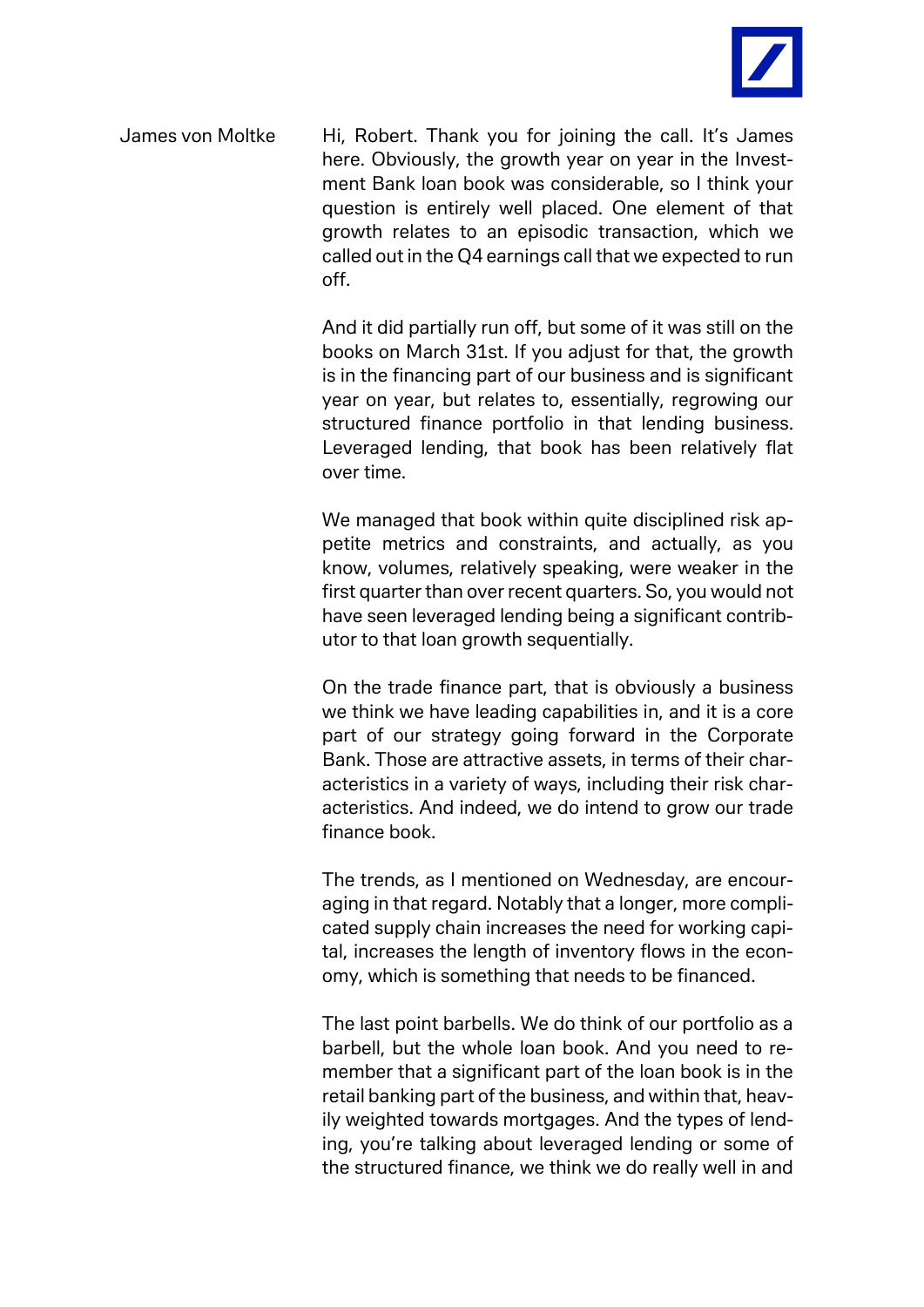

|                                 | have a very good handle on the risks and a very solid risk<br>performance over time in those activities.                                                                                                                                                                                                                                                                                                                                                                                                                                                                                                                                    |
|---------------------------------|---------------------------------------------------------------------------------------------------------------------------------------------------------------------------------------------------------------------------------------------------------------------------------------------------------------------------------------------------------------------------------------------------------------------------------------------------------------------------------------------------------------------------------------------------------------------------------------------------------------------------------------------|
|                                 | As you say, it is balanced by a much larger, very low-risk,<br>highly secured book that we run within that total 480 bil-<br>lion of loans. I hope that helps in terms of colour, Robert,<br>on your question.                                                                                                                                                                                                                                                                                                                                                                                                                              |
| <b>Robert Smalley</b><br>(UBS)  | Very much. Thanks a lot, and thanks for doing the call.                                                                                                                                                                                                                                                                                                                                                                                                                                                                                                                                                                                     |
| Jakub Lichwa<br>(Goldman Sachs) | Hi there. I've got a few questions. Thanks for doing the<br>call, as always.                                                                                                                                                                                                                                                                                                                                                                                                                                                                                                                                                                |
|                                 | Question number one is you have reduced fairly recently<br>the prime broking business. Would you actually expect<br>that to have any effect on reduction in your market risk?<br>And also, would this leak through, you would expect into<br>Pillar 2 assessments for the following year or not?                                                                                                                                                                                                                                                                                                                                            |
|                                 | The second one is resolution planning. Is there any date<br>by which the authorities expect you to present or com-<br>plete the resolution planning? I think there are expecta-<br>tions for banks. There is an indicative date of end of<br>2023, by which point, banks should remove any sort of<br>impediment to resolvability, or SPV issued instruments,<br>etc.                                                                                                                                                                                                                                                                       |
|                                 | On ratings, question number three, you're on a positive<br>outlook from Moody's. Clearly, the beneficiary there is a<br>tier two rating. But beyond tier two, obviously, your issu-<br>ance right now at the senior non-preferred levels cali-<br>brated to LGF, in order to qualify for that one notch. Do<br>you expect to be defending that one notch in case of an<br>upgrade? Or would you be happy with B double A2 rat-<br>ing at the senior non-preferred level? So, would you<br>think that you may reduce the stock or senior non-pre-<br>ferred debt? And is this actually already in your funding<br>plan? That's number three. |
|                                 | And number four, on the CMS, sorry to ask, I know it's                                                                                                                                                                                                                                                                                                                                                                                                                                                                                                                                                                                      |

And number four, on the CMS, sorry to ask, I know it's small security, but SRB seems to allow SPV issued debt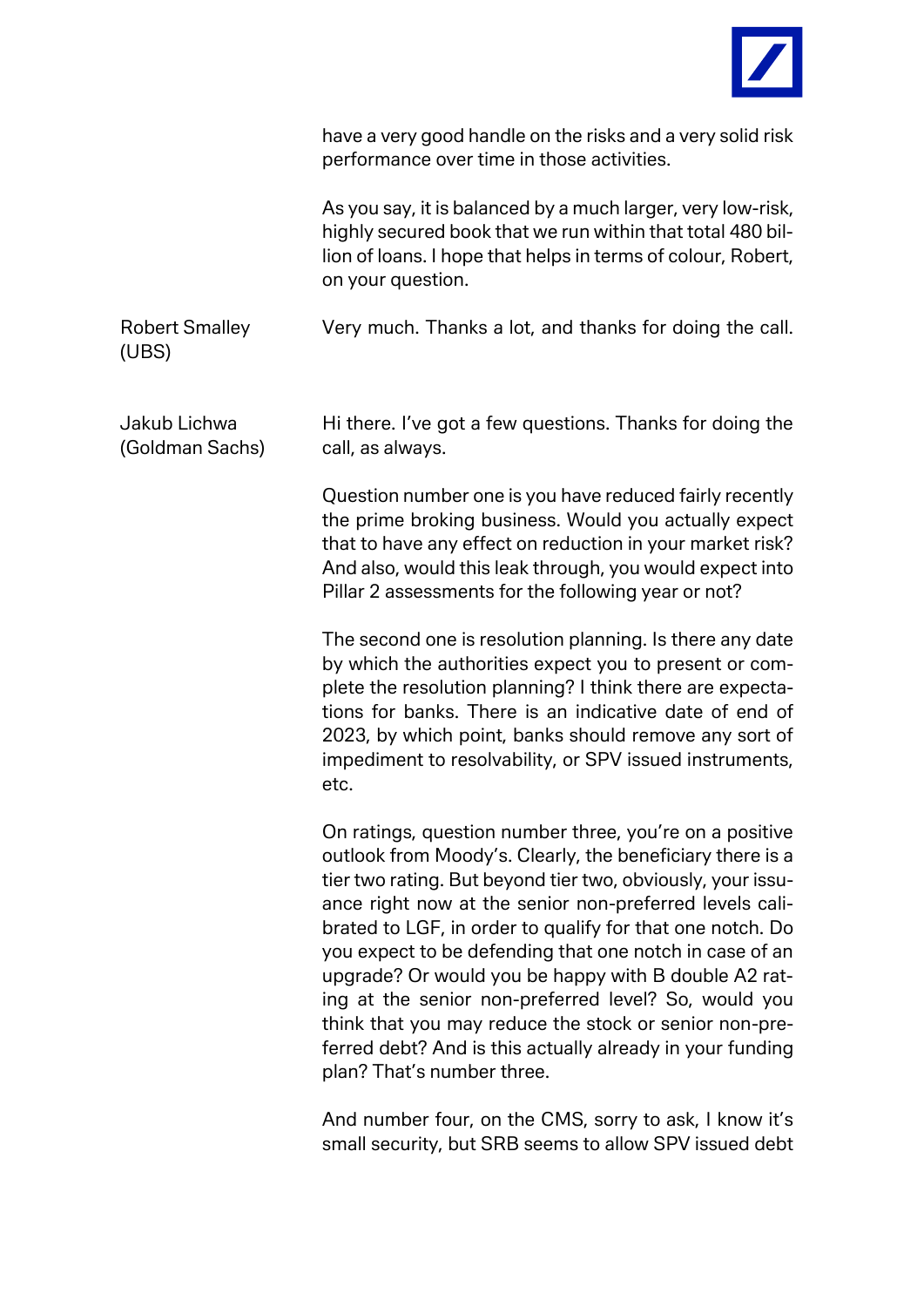

in MREL. As long as they do not pose an operational issue in resolution. Can you confirm to us whether CNS poses issues in resolution planning, please? Thank you.

James von Moltke Thanks for your questions. I'm going to take the first two, it's James, and then Dixit will take the second two. On prime brokerage, that is out of our balance sheet, P&L, and our risk metrics now, from the first of the year. It had tailed off towards the end of last year as we transferred, client by client, over to BNP Paribas.

> But all of our metrics, recruiting metrics, market risk metrics, obviously, the leverage balance sheet, and the balance sheet are clean from an influence of Prime Finance at this point. The one thing, as you know with any of the businesses that we exit, there can be operational risk RWA that stay with us, but beyond that, it is not part of our profile today.

> On the Pillar 2 requirement, business model is one of the considerations of your Pillar 2 setting. I can't speak for the assessment, and certainly not publicly, but it does feed in, naturally, to the Pillar 2 assessment on business model.

> On resolution planning, as you say, the measurement date in an end-2023 assessment of your resolvability that the Single Resolution Board has to determine in connection, also, with the national resolution regulators.

> This has been a build over many years, and as a firm, we're highly committed to building all of the capabilities across the full range and dimension of resolution capabilities, in order to achieve a positive assessment by the end of 2023. For practical purposes, we feel that those capabilities have to be in place by the end of this year to prove their sustainability over time.

> So, we're working towards a 2022 timeline to have all, or practically all, of the capabilities in place, hopefully, meeting the expectations of our resolution authorities.

Dixit Joshi I'll take the last two. On ratings, in the current moment, we don't anticipate giving up the senior non-preferred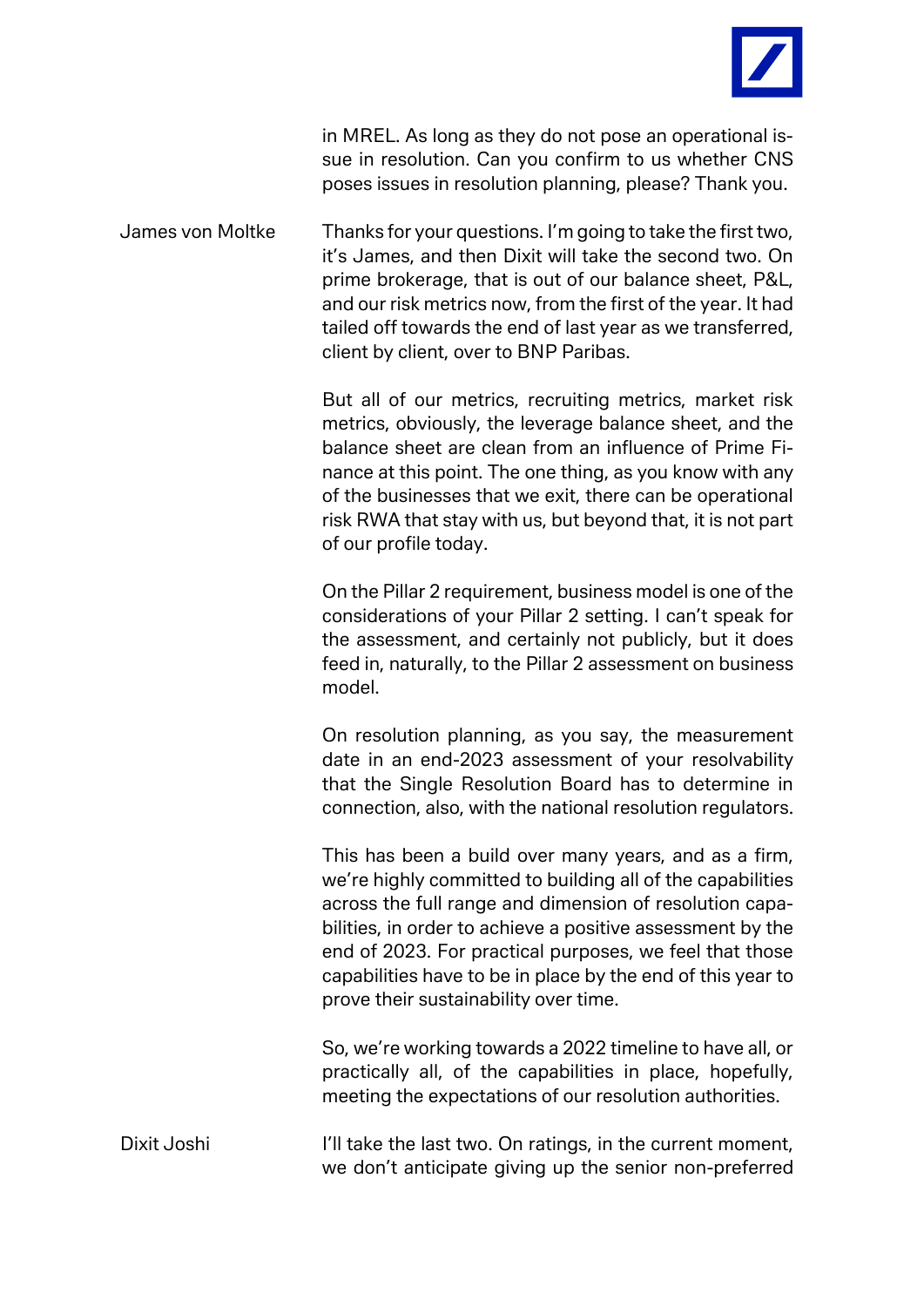

LGF uplift. We've been encouraged by the upgrades that we've got from all three agencies in 2021, I would say, hard won through many quarters of consistent execution on our transformation plan. We're on the right track, we think there is positive momentum and positive ratings pressure in respect of us, which is a good thing. But we don't plan to give up the uplift.

In terms of legacy AT1, you'll see, in the appendix, we have a list of our capital instruments. It does not include the two issuances that add up to about 600 million in aggregate, i.e., a de minimis amount. But we don't see those as an impediment to resolution. We've done a thorough legal analysis there and those two instruments for us are simply now cheap funding, and we've kept those outstanding. I hope that's helpful.

Jakub Lichwa (Goldman Sachs)

Stéphane Suchet (Credit Suisse) Thank you very much for the call. Three questions, if I may, on my side. The first one is what has been the impact of rising rates on your other comprehensive income and how do you compare to peers?

Yes, thank you.

The second question is probably a product question regarding the ECB response to the European Commission's call for advice on the macroprudential framework, and more specifically, on AT1. How to make AT1 securities more of a going concern capital and make coupon payments easier to cancel. What is your thinking on that?

And lastly, what is your thinking in terms of timeframe for a ratings upgrade, especially at Moody's? Any insight you could share with us would be much appreciated in this respect. Thank you.

Dixit Joshi Sure, Stéphane, I'm happy to run through that. In turn, on the OCI front, we have noted that peers have had reasonably large OCI losses in the first quarter as a result of the rate environment. The impact for us was more measured. It was probably in the region of less than, I would estimate, around 300 million euros after some technical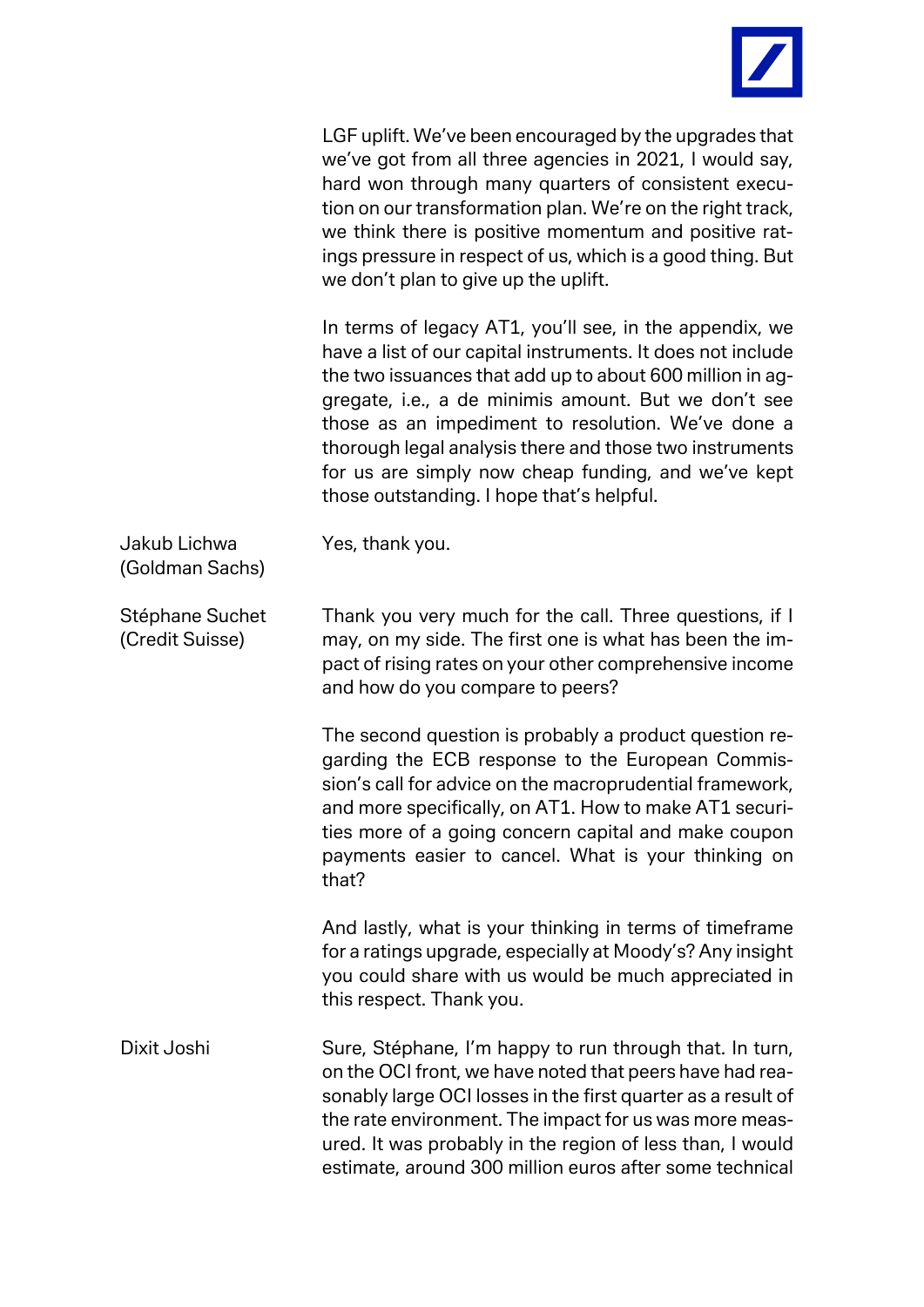

effects. Probably around in the region of five basis points of CET1.

And within that, I would say the specific element related to securities portfolios within our liquidity results would probably be about 50 million in the quarter. And the reason we've seen a muted CET1 drawdown in the first quarter, even though we've had fairly large moves in interest rates is we had de-risked portfolios coming into the close of last year.

And that was as a result of our view that we entered 2022 see higher volatility and a steeper curve and higher rates, again, with lots of uncertainty and uncertainty around timing as well. And that prudent risk management has helped put us in good stead.

On the ECB consultation, call for advice, and on AT1, is something that we obviously follow very closely and participate in. And it is our view that to the extent that regulators look to review methodology, review the toolkit around capital, look at making it further risk sensitive and efficient, we obviously encourage improvements to the framework. Ultimately, it is, of course, in the domain of the legislators to decide what that framework looks like.

I would think that this would be in the context of wider discussion around bank capital and the bank capital stack. You would have noted the comments out of the PRA, which we are also following reasonably closely. So, I would say look, the AT1 market, currently, as you know, is fairly well-structured, well understood. We've issued in full compliance with the guidelines around structuring of AT1 instruments, so investors are reasonably comfortable with the current market. That's not to say the marketplace can't be enhanced.

And then the third question you had around ratings, again, there's not a whole lot to say, given it's not really in our domain and timeline to control. But we're encouraged. We remain on a positive outlook. We continue to execute on our transformation plan, which is one of the key criteria the ratings agencies have. So, we're going to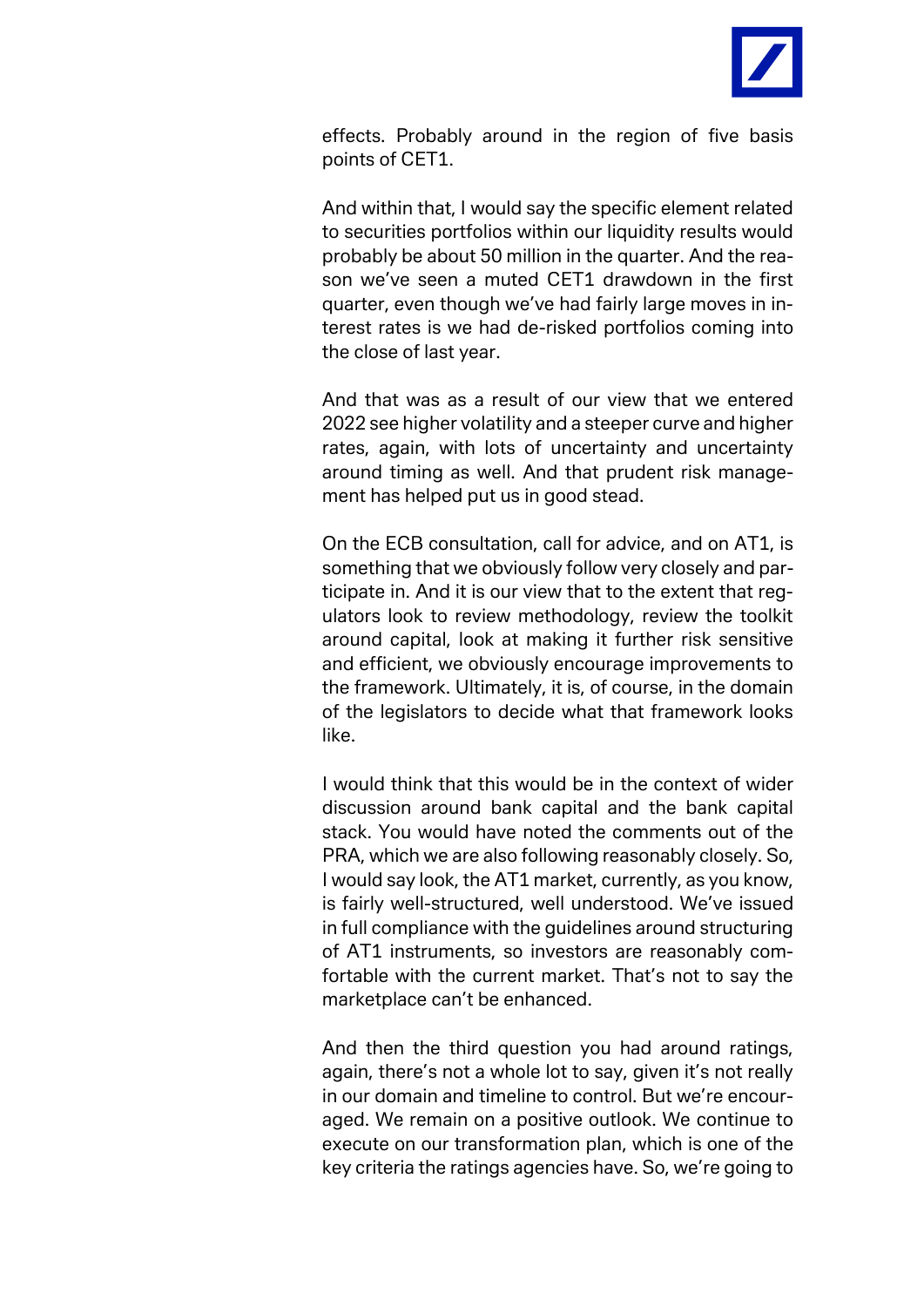

continue doing what we've done now for many quarters. One, a prudent balance sheet, ensure that we communicate very carefully and transparently with the capital markets to try and minimise our issuance needs, and continue to execute successfully with some upward pressure on our ratings from here. I hope that's helpful.

Stéphane Suchet (Credit Suisse)

Yes, indeed. Thank you very much.

Lee Street (Citigroup) Good afternoon and thank you for taking my question. I've only got one, but there's a couple of parts to it. If Russian gas and oil gets switched off in Germany and we get the type of GDP reduction that the Bundesbank is suggesting, and then a potential recession, A, do you still think Deutsche Bank can achieve its 8% return on tangible equity target for the year?

> Obviously, I appreciate that the German state probably comes in with some capital injections, KfW does some lending, but my worry is that it probably stops the required loan growth in your private clients and your corporate divisions, where you probably still get the cost pressure, and you might not get as many rate rises coming through.

> That's question one, and then linked to that in that scenario, what levers do you have to pull to help you get back up or achieve that 8%? So, it's basically all about economic risk and the risk that that impenetrability to hit your 8% return on tangible equity target. That would be my question.

James von Moltke Thanks, Lee. I appreciate the question. As we've said now for three years, we have been doing everything to manage the company towards the financial targets that we set for 2022. Over that period of time, we've overcome a number of different challenges in the marketplace, or the market environment and the economic environment, and we've remained committed to doing that.

> As we disclosed on Wednesday, we continue to see a path to our targets for this year. No question that there's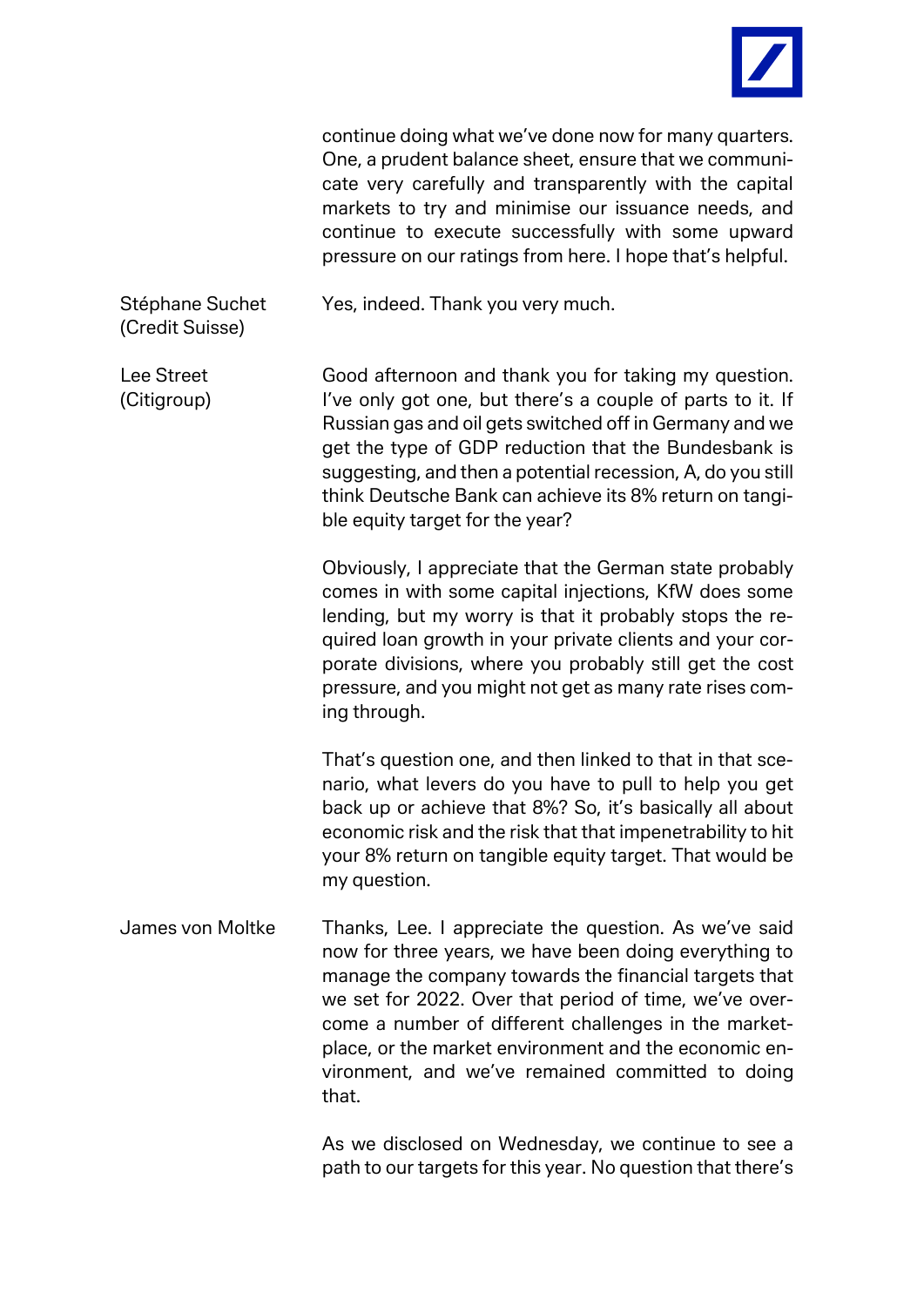

a scenario, an adverse scenario, that can take place that would make it increasingly challenging to hit those targets. But as we sit here today, we don't see that scenario materialising. It's not our base case. And we've been working to create the levers necessary to retain the path.

In terms of this scenario, as I say, it's not our base case that that takes place. We agree with the Bundesbank analysis in terms of the severity of the impact on the Germany economy, but as you say, the potential offsets, whether it's fiscal support from the German government for the economy, where we do believe there is political will and the resources to do that. It's frankly not easy to predict how these scenarios play to.

But there is clearly a downside scenario that would put more pressure on that target achievement.

Lee Street (Citigroup) Any particular levers you might have in those scenarios? Anything you could call out?

James von Moltke The levers are the ones that are in place. As I said on Wednesday to, I think, Stuart Graham's question, the ECL impact for us, even in that downside scenario, looks to be, in some sense, surprisingly modest as we sit here today. And there is no inclination in our credit book that there's a deterioration so far as a result of these events.

> And the first level is, of course, having a strong and well underwritten credit book with the right degree of diversification, low concentration risks, credit protection, where it's applicable, and just managing the business carefully and within risk appetite. So, in that sense, that lever is already pulled.

> And then we're working on, with respect to the rest of our income statement and balance sheet, to manage towards the targets. So, I think, as a management team, we're doing everything we can to remain on track and managing through this environment with the appropriate degree of caution, but also, cognisant that it's not our base case and that we remain on track against our objectives for the year.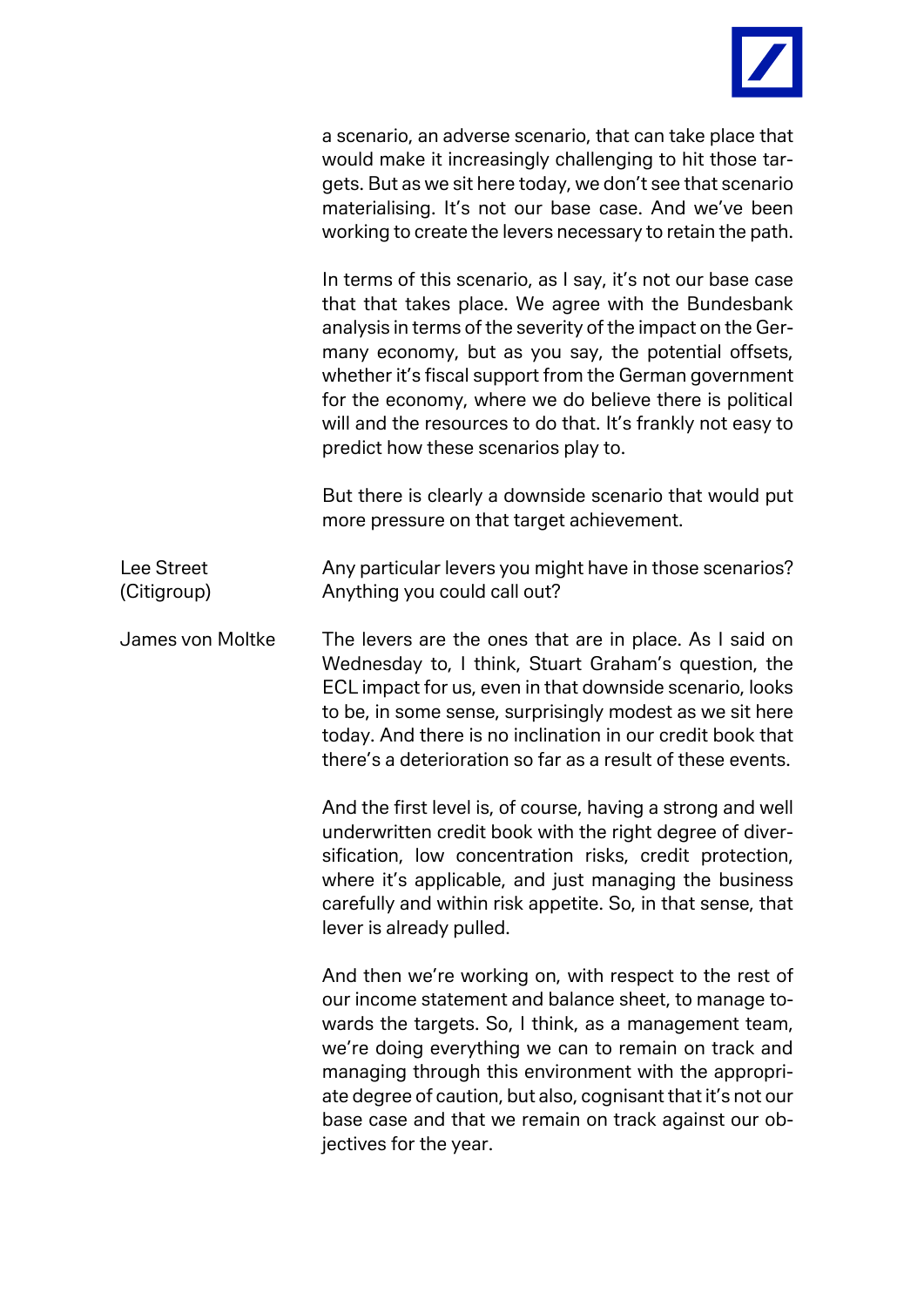

Lee Street (Citigroup)

Daniel David (Autonomous) Thank you very much for the response.

Good afternoon. Thanks for the call and taking my questions, I've just got a couple. On RWAs, I think you've guided to 415 to 420 billion in 2025. Now that there may be five to ten billion of RWA inflation in 2022, due to the ECB model decisions on the SME book and the retail book, is the 415 to 420 still unchanged? Or is there anything else to say there?

And related to that, does the ECB model decision mean that the 10% RWA inflation guided to for Basel IV come down a bit, or is there anything else that you could say on that?

And finally, on the CMS, and again, I know it's been talked about and apologies for returning to the topic, I understand that German BRRD transposition has an impact on the CMS and infection risk that's perhaps been talked to death. But I just wanted to understand, does German BRRD mean that there isn't infection risk for the MREL layer? And with regard to your comments on de minimis, is that sentiment also shared by the regulator, or should we read that the EFB, the expectation for banks is when they'll give that kind of sign-off? Thanks.

- James von Moltke On the RWA side, no change in our view for 2025. First of all, at least the first of these model adjustments was built into our planning. And then secondly, the effect of a lot of these model decisions is simply to raise the IRB RWA, ultimately, given that, over time, and this is really in 2029, when the output floor becomes binding, all it does is really bring forward or cause to converge slightly the IRB and the standardised approaches, so that the ultimate result of the output floor is less. As we think about 2025, as I say, at this order of magnitude, it doesn't affect our capital planning.
- Dixit Joshi **Hi. On the BRRD and infection risk, again, in our view,** just given the nature of our capital set, we really don't have much exposure, even if you consider the two notes that we have, which again, having done the legal work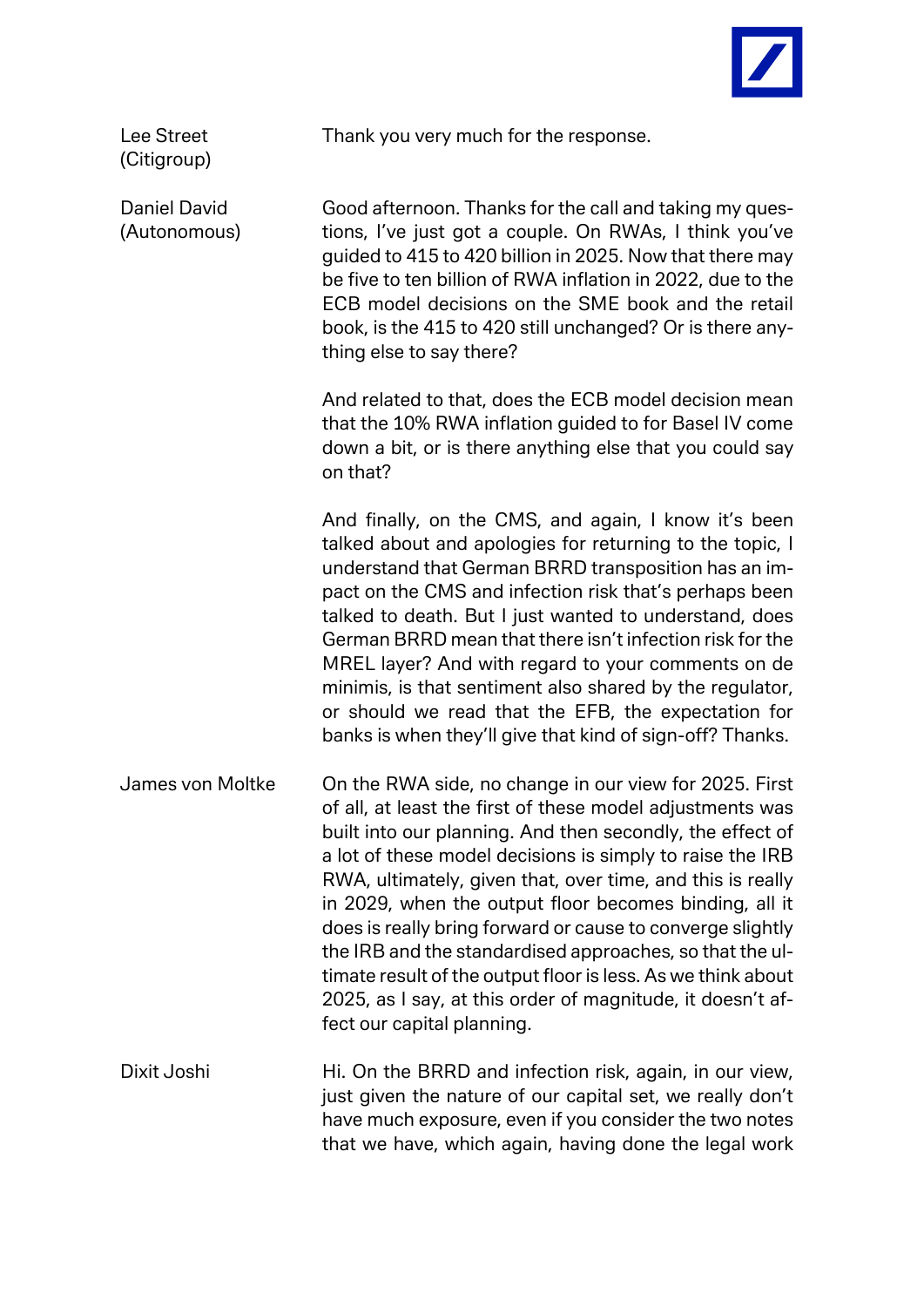

around those, we don't view our stack as having infection risk, and certainly not from an MREL point of view.

Daniel David (Autonomous) Thanks. And just to touch on the point on de minimis, is that signed off by the regulator that it's not a problem, or is that something that is yet to come?

Dixit Joshi I think the BRRD is reasonably clear in our minds, and so, having done the work around those notes, it's pretty clear to us that we don't have that infection risk. I can't comment on the regulator review here, but from our perspective, we've managed our stack with that assessment in mind.

Daniel David Understood, thank you.

(Autonomous)

James Hyde (PGIM)

Good afternoon. Two questions. One on litigation risk and I'm not asking about today's raid. I'm looking at you have 1.1 billion of litigation reserves, and then there is this figure that hasn't changed about the 1.7 billion of possible that you have this usual language about.

I'm just wondering, although these are way below anything that was paid out in the DOJ RMBS business and so forth, beyond maybe hitting 2022 target 8%, what would be your annual budget for topping this up or for just operational risks that arise? What are your expectations on that? Also, can you confirm that you are completely done with Cum-Ex, with that little fine you had a couple of years back?

Then secondly, on credit risk, about 40% coverage of all stage threes by all provisions, which has not really changed that much for you over time. But I still don't understand how that works with calendar provisioning. Is it something that is going to be constantly deducted from CET1? Or just going to keep doing your Pillar 2 requirement higher? Those are my two questions. Thanks.

James von Moltke James, it's James. I'll take both, but feel free to ask a follow-up. So, on litigation risk, you notice how relatively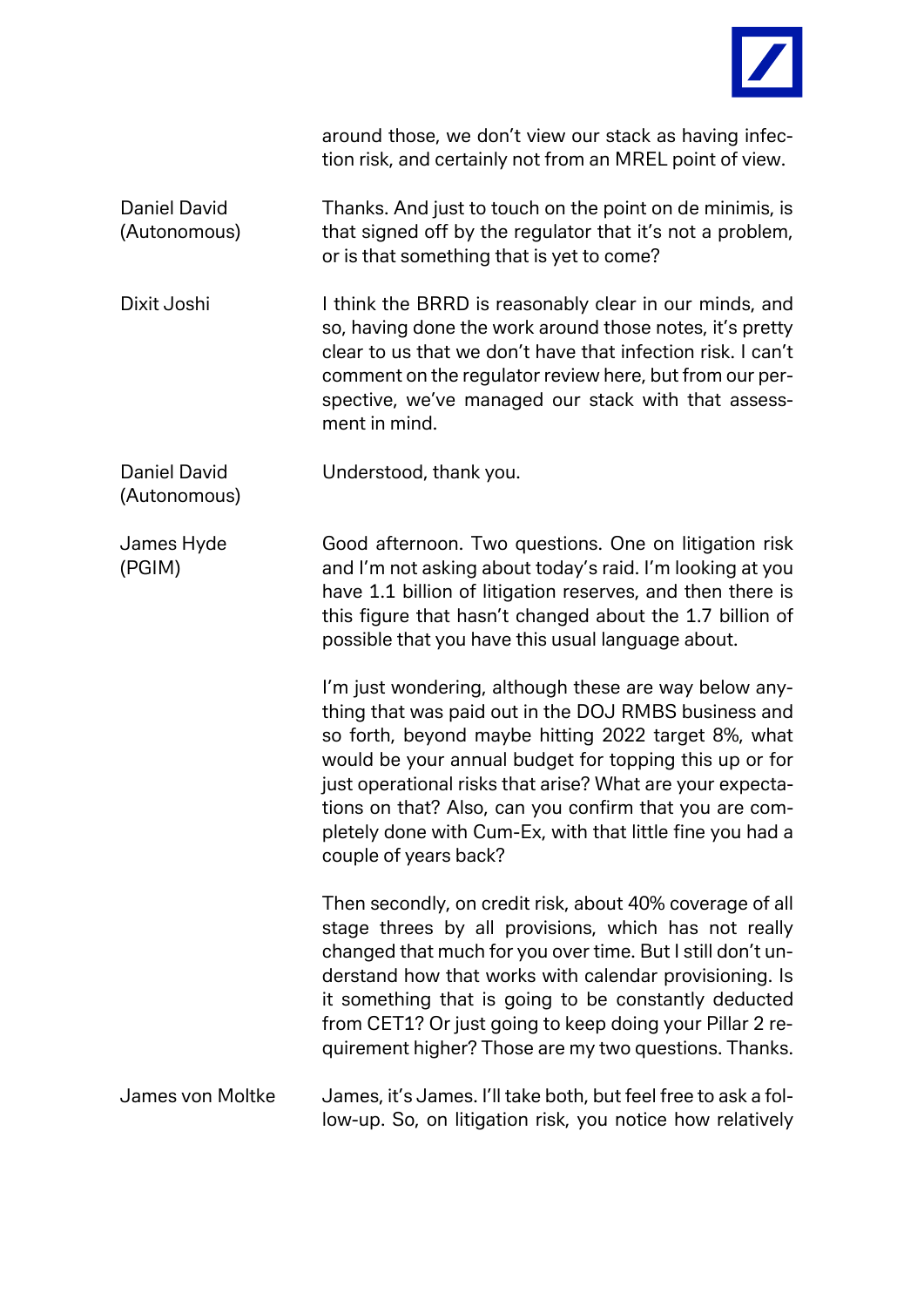

stable the provisions have been in the past recent quarters, both the balance sheet provision and the contingent liability or contingent risk that we see.

And that reflects that there haven't been any major items either flowing in or flowing out of our litigation portfolio. By and large, that's a good thing. I think a degree of stability there is helpful, although as you know, from our disclosure, there are one or two matters that we would happily resolve and put behind us.

In terms of the ongoing, it's always hard to say. It's an awkward thing to talk about what is your, quote unquote, budget for litigation matters? Our goal, and you've heard us talk a lot about investing in our control environment and our operational or non-financial risk management capabilities and what have you, the goal is obviously to conduct our business in the best possible way, so as to minimise the degree of litigation risk that we face.

In our business, of course, that's never zero, but if you're looking for a budget, it's considerably smaller than the worst of the years we've had, and probably towards the single-digit 100 millions and the low end of that, to the extent that we can, again, benefit from the longstanding investments in non-financial risk management, and also, conduct and other aspects of our business.

In terms of the deduction from CET1, if I understood the question correctly, I think it's really the ECL that you're thinking about in this regard that feeds into our regulatory capital that ebbs and flows, based on, essentially, the book evolution, and then also, the risk evolution, in particular, ratings migration, model changes, and assessment to the riskiness and the environment.

So, it's not a constant number, for sure. Hopefully, I've understood your question correctly. If not, feel free to ask a follow-up.

James Hyde (PGIM) Thanks. It's to do with the calendar provision requirements for stale non-performing loans.